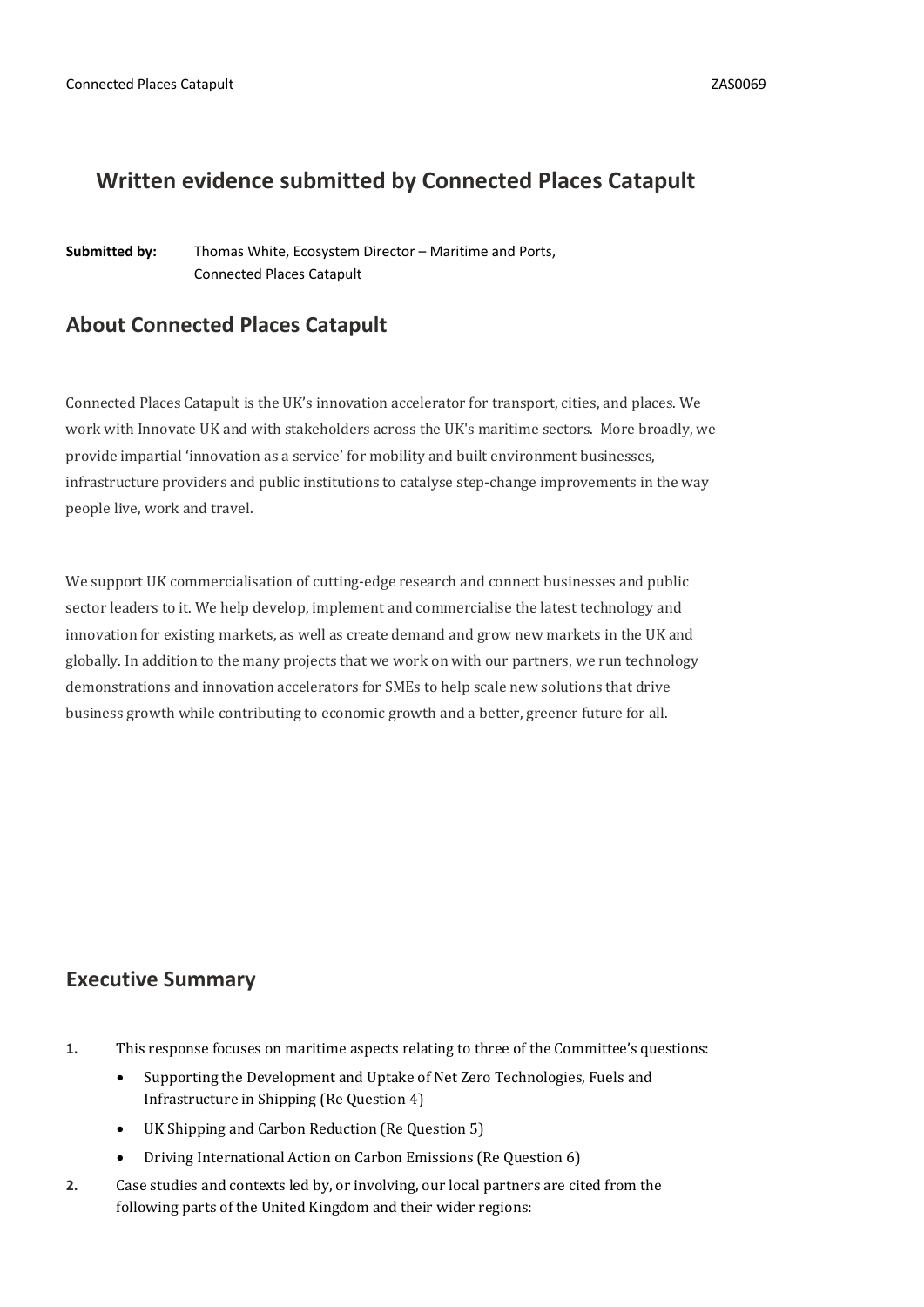- Aberdeen
- Brighton (Brighton University)
- Cumbria
- Liverpool & Merseyside
- Portsmouth & The Solent
- Teesside
- Tyneside
- Decarbon8 Network (of Northern Universities).

**3.** In addressing the above questions, the following perspectives are offered for the Committee's consideration:

- i. The maritime sector has long asset lifetimes and high capital costs. Consequently, businesses need to build confidence in the technical and economic value of an asset in order to invest. This creates challenges for the sector in terms of risk appetite.
- ii. Initiatives that address the commercially risk sensitive nature of the sector should be considered - including regulation where appropriate and supporting trials that demonstrate the techno-economic value of net zero technologies.
- iii. UK Green House Gas emissions should be considered holistically across transport modes in those contexts where shipping may have a lower CO2 emitted, per tonne, per mile, than road or rail transport alternatives. Exploring an increased utilisation of coastal and inland shipping as an alternative transport mode may offer scope for broader reductions in GHGs in some contexts.
- iv. Initiatives that address UK GHG emissions should further consider the transport of people and freight across multiple transport modes as a whole system.
- v. The growth of sustainable maritime technology demand and of the coastal and inland shipping sector, may present unique opportunities for levelling up regional economies through their supporting business ecosystems - particularly in coastal communities.
- vi. The UK should actively support initiatives to establish a Green Shipping Corridor with other nations to drive international decarbonisation of the shipping sector and create export opportunities for UK solutions providers. Ports operate in a unique context as multi-modal transport hubs. Multi-modal decarbonisation infrastructure has the potential to transform ports to multi-modal energy hubs, developing and trialling new technologies to support the drive towards net zero and scaling solutions outwards.

# **Written Evidence**

### **Supporting the Development and Uptake of Net Zero Technologies in Shipping**

**4.** A common barrier to adoption in high capital, long asset lifetime, infrastructure-heavy sectors is the risk of stranded assets as uncertainty remains around emerging technology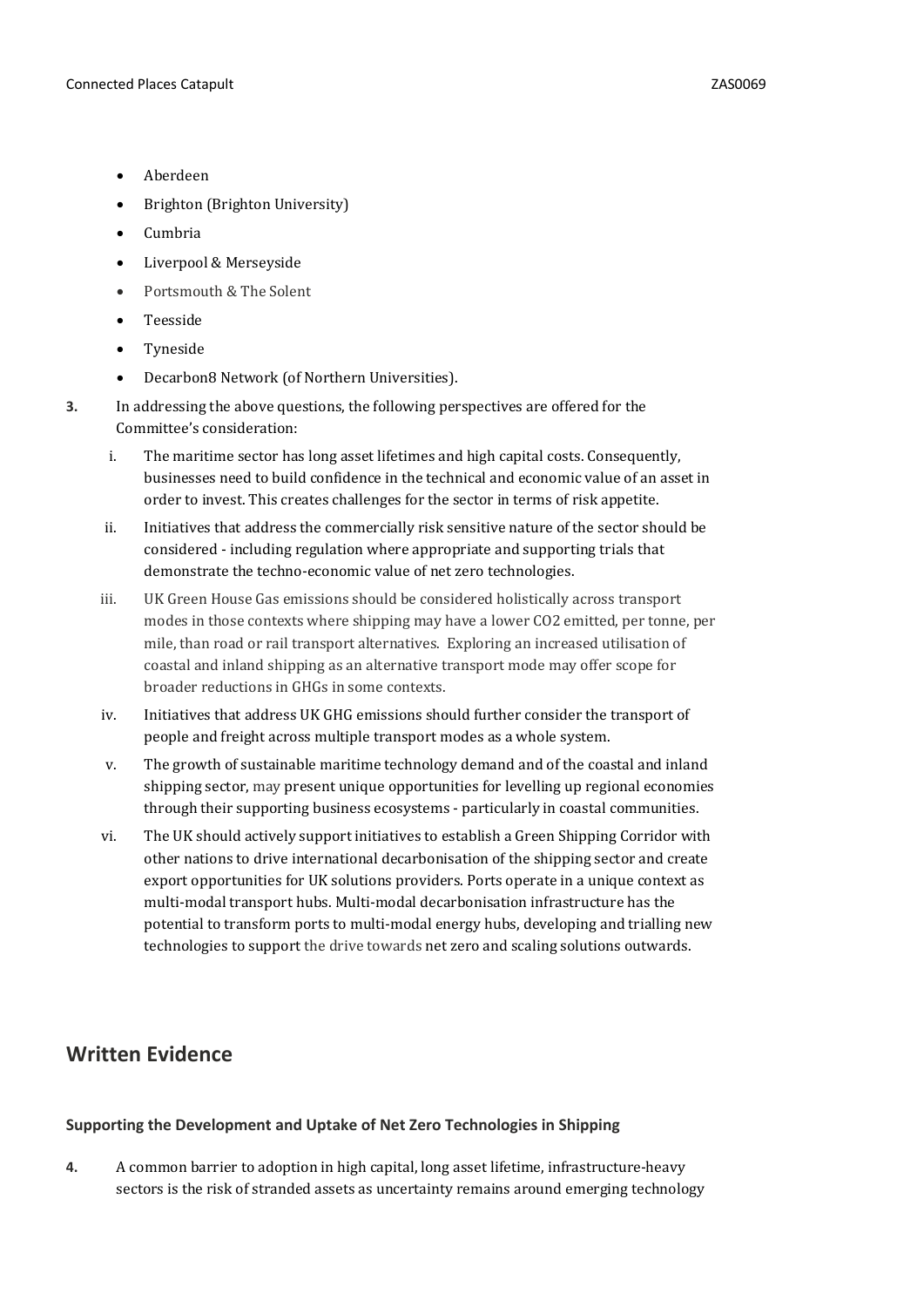options and the commercial benefits of those technologies. To invest in new technologies, shipping operators need confidence in the technology to perform as required - and that the supporting infrastructure (such as servicing and refuelling) will be available at the relevant ports of call. This has created a well-known 'chicken and egg' effect, whereby infrastructure won't be committed until future fuel decisions are made, where those future fuel decisions are to a large extent reliant on the future infrastructure being available.

- **5.** This environment can sometimes create perverse incentive pressures to be second rather than first in investing in new technologies. The UK maritime sector has always been fortunate in having many farsighted innovation investors, commensurate with the UK's renowned high-tech innovators. However, there has also often been a risk averse approach to new maritime technologies, which is particularly felt during disruptive shifts that fundamentally alter the ways in which the sector operates - such as in the adoption of future fuels. Much of the context to this is that in the 20th century, the UK maritime sector enjoyed far less strategic state support than have other UK sectors such as aerospace and automotive, which has not been the case with our overseas competitors, who took a much more active interest in their maritime sectors.
- **6.** The Connected Places Catapult is working with industry and the UK Government to address these strategic challenges, mindful of this historical context. Furthermore, it should also be noted that the UK Government has recently provided other support to the sector such as the 2021 Clean Maritime Demonstrator Competitions, funded by the Department for Transport and delivered by them in partnership with Innovate UK. In part enabled by calls such as this, we are working closely with partners across industry to increase awareness of new technologies and to stimulate and de-risk innovation. This current work includes our locally-led projects across the United Kingdom under the aforementioned **DfT Clean Maritime Demonstrator Competition (September 2021 - March 2022):**
	- i. **'Green Port Blueprint'**<sup>1</sup> working with **Aberdeen Harbour Board**. This project builds on Aberdeen's local expertise in energy and future infrastructure investment. It is: delivering transferable clarity for ports in future decarbonisation solutions; and producing detailed design specifications for shore power.
	- ii. **'Clean Tyne'**<sup>2</sup> working with the **Port of Tyne, Siemens, Newcastle University and the North East Local Enterprise Partnership**. This project is delivering the trial of a digital energy platform at the Port of Tyne - and establishing a future business case for utilising the multiple renewable energy vectors available in the North East.
	- iii. **'Cloud Based Ports'**<sup>3</sup> working with **Teesside Port-owner, PD Ports, and with GE and Teesside University**. This project is helping to further build the exploitable IP assets of the North East's existing digital economy. It is delivering a feasibility study and future business models for a predictive ports energy management platform.
	- iv. **'SHAPE UK'**<sup>4</sup> working across the extensive Solent maritime innovation ecosystem, with **Portsmouth International Port, Portsmouth University, KnowNow, Lloyd's Register, Engas and Brighton University** to deliver: a live trial of a modular hydrogen

<sup>1</sup> [Aberdeen](http://www.aberdeen-harbour.co.uk/news/aberdeen-harbour-receives-green-funding-for-blueprint-shorepower-demonstration-project/) [Harbour](http://www.aberdeen-harbour.co.uk/news/aberdeen-harbour-receives-green-funding-for-blueprint-shorepower-demonstration-project/) [Green](http://www.aberdeen-harbour.co.uk/news/aberdeen-harbour-receives-green-funding-for-blueprint-shorepower-demonstration-project/) [Port](http://www.aberdeen-harbour.co.uk/news/aberdeen-harbour-receives-green-funding-for-blueprint-shorepower-demonstration-project/) [Blueprint](http://www.aberdeen-harbour.co.uk/news/aberdeen-harbour-receives-green-funding-for-blueprint-shorepower-demonstration-project/)

<sup>2</sup> [Clean](https://www.maritimeuk.org/priorities/environment/netzeromaritime-showcase/clean-tyne/) [Tyne](https://www.maritimeuk.org/priorities/environment/netzeromaritime-showcase/clean-tyne/) [Project](https://www.maritimeuk.org/priorities/environment/netzeromaritime-showcase/clean-tyne/)

<sup>3</sup> [Vertically](https://www.tees.ac.uk/sections/news/pressreleases_story.cfm?story_id=7716&this_issue_title=October%202021&this_issue=341) [Integrated](https://www.tees.ac.uk/sections/news/pressreleases_story.cfm?story_id=7716&this_issue_title=October%202021&this_issue=341) [Cloud](https://www.tees.ac.uk/sections/news/pressreleases_story.cfm?story_id=7716&this_issue_title=October%202021&this_issue=341) [Based](https://www.tees.ac.uk/sections/news/pressreleases_story.cfm?story_id=7716&this_issue_title=October%202021&this_issue=341) [Ports](https://www.tees.ac.uk/sections/news/pressreleases_story.cfm?story_id=7716&this_issue_title=October%202021&this_issue=341)

<sup>4</sup> [SHAPE](https://www.port.ac.uk/news-events-and-blogs/news/portsmouth-project-among-winners-of-the-uks-biggest-clean-maritime-competition) [UK](https://www.port.ac.uk/news-events-and-blogs/news/portsmouth-project-among-winners-of-the-uks-biggest-clean-maritime-competition) [Project](https://www.port.ac.uk/news-events-and-blogs/news/portsmouth-project-among-winners-of-the-uks-biggest-clean-maritime-competition)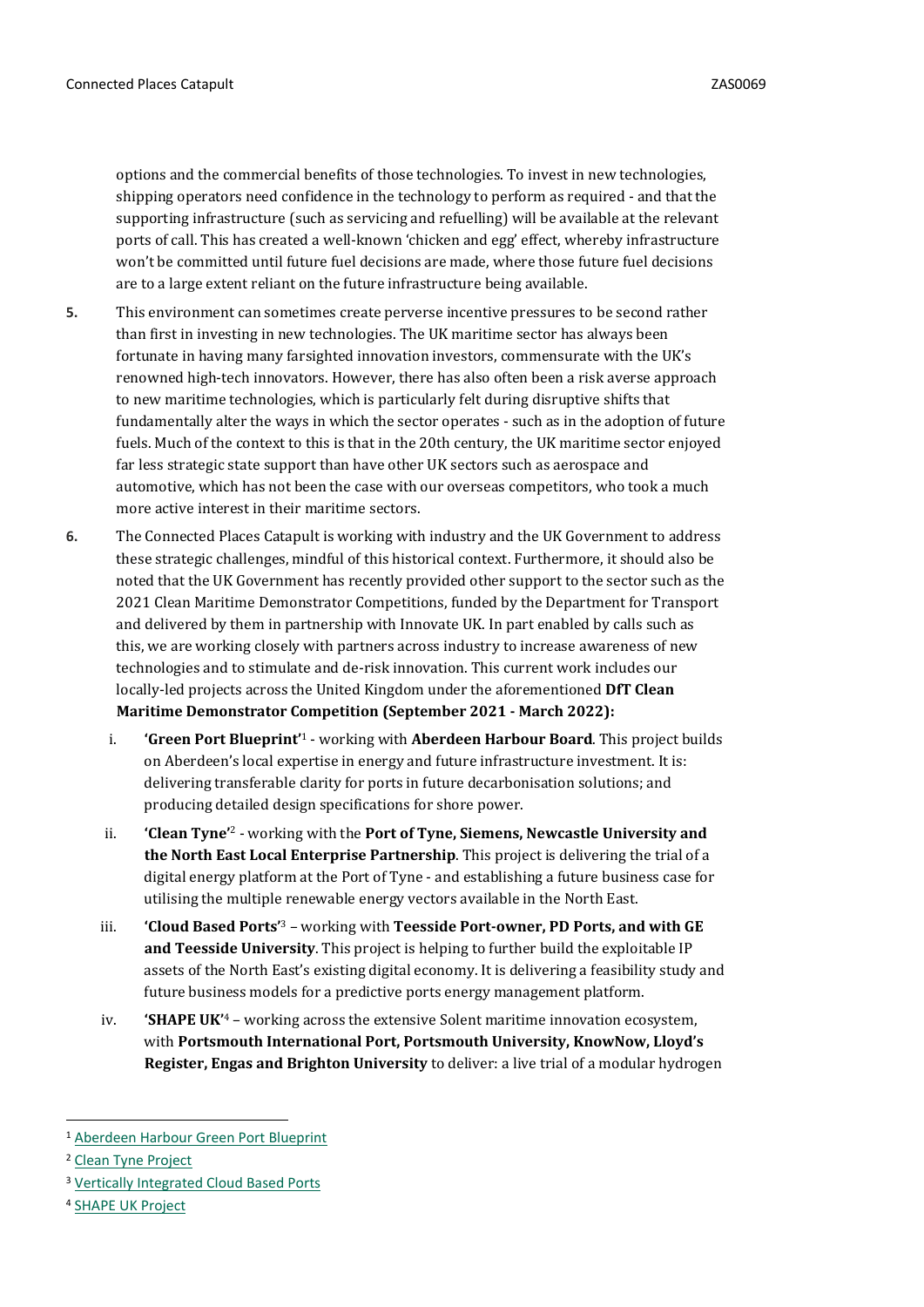electrolyser; a vessel retrofit; and a predictive digital twin for multi-modal hydrogen supply through ports as transport hubs.

- **7.** The above projects build and expand on our previous work with industry and the UK Government to identify high impact opportunities, such as:
	- i. **Ports of the Future Blueprint**<sup>5</sup> working with the **Department for Transport** and **over 150 maritime stakeholders representing the whole maritime value-chain**. This project clarified challenges, established future initiatives, and provided recommendations to Government and industry.
	- ii. Ports as Energy Hubs<sup>6</sup> in the Connected Places Catapult Net Zero Places **programme**. This built on the potential for ports to support the wider, systematic energy transition as future multi-modal fuel hubs. This work informed several of our Clean Maritime Demonstrator projects, including **SHAPE UK**, **Clean Tyne** and the **Aberdeen Green Port Blueprint**.
- **8.** To further leverage the UK's innovation ecosystem, expanded public sector strategic support and continued engagement would better enable our leading innovators to identify and exploit commercialisation opportunities. Connected Places Catapult already works with innovators, investors and customers across the UK to support their identification of potential commercial exploitation routes and connect them with new opportunities. We have recently done this with the **EPSRC-funded DecarboN8 Network of Northern universities**, <sup>7</sup> where we developed a maritime decarbonisation seed corn project on hydrogen fuel transition in **Cumbria**, to a full-scale demonstrator proposal with commercial partners in 2021.
- **9.** To accelerate the development and uptake of net zero technologies in shipping, the UK should support:
	- i. Initiatives that build on the success of the UK Government's aforementioned Clean Maritime Demonstrator Competition that has enabled significant numbers of innovators and industry partners to develop and trial new technologies across the United Kingdom
	- ii. Establishing exploitation routes and support for maritime research that builds on our world-leading marine academic sector
	- iii. Trials of new technologies that demonstrate their techno-economic value
	- iv. Initiatives that consider investment of infrastructure in ports within the wider transport ecosystem to develop multi-modal future energy hubs
	- v. Scaling of UK maritime manufacturers in net zero solutions. This critical phase for businesses currently lacks significant Government support
	- vi. Deepening Government support for national initiatives that are helping the UK to scale up maritime innovation through connecting and driving collaboration across regional maritime clusters.

<sup>5</sup> [Transition](https://cp.catapult.org.uk/event/delivering-the-transition-to-smart-uk-ports/) [to](https://cp.catapult.org.uk/event/delivering-the-transition-to-smart-uk-ports/) [Ports](https://cp.catapult.org.uk/event/delivering-the-transition-to-smart-uk-ports/) [of](https://cp.catapult.org.uk/event/delivering-the-transition-to-smart-uk-ports/) [the](https://cp.catapult.org.uk/event/delivering-the-transition-to-smart-uk-ports/) [Future](https://cp.catapult.org.uk/event/delivering-the-transition-to-smart-uk-ports/)

<sup>6</sup> [Ports](https://cp.catapult.org.uk/news/net-zero-places-innovation-brief/) [as](https://cp.catapult.org.uk/news/net-zero-places-innovation-brief/) [Energy](https://cp.catapult.org.uk/news/net-zero-places-innovation-brief/) [Hubs](https://cp.catapult.org.uk/news/net-zero-places-innovation-brief/)

<sup>7</sup> [DecarboN8](https://decarbon8.org.uk/)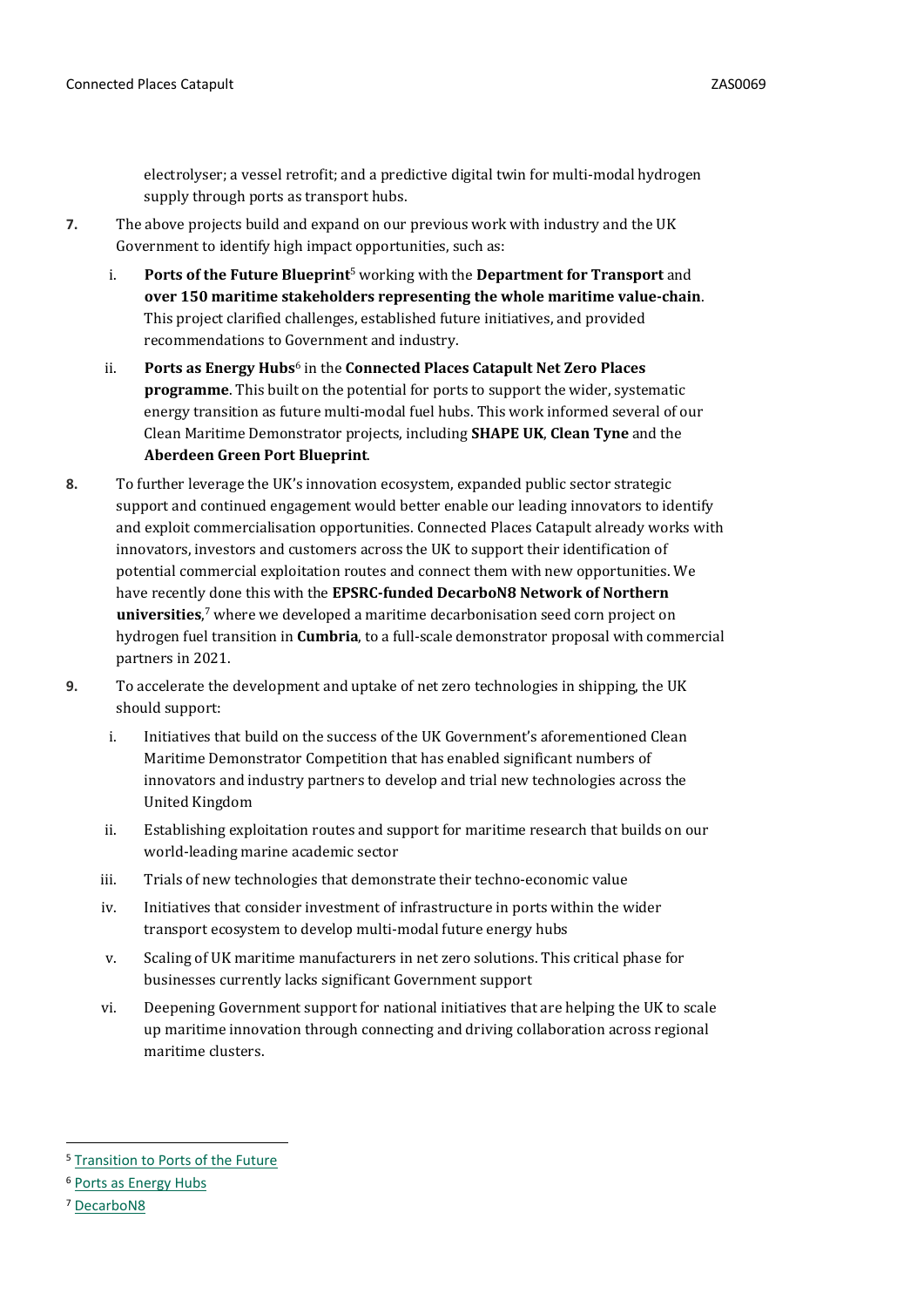#### **UK Shipping and Carbon Reduction**

- **10.** Reducing our reliance on shipping would not necessarily lead to systemic emissions reductions in the UK where that would require heavier reliance on other transport modes. Shipping can provide scope for lower CO2 emissions per tonne of cargo per mile travelled, where road or rail alternatives exist. While it is true that many regional ports cannot support today's largest cargo vessels, it is important to remember however, that many are capable of servicing smaller feeder vessels transporting cargo from larger ports to smaller, regional ports using coastal and short sea shipping routes. These smaller feeder vessels, in many instances, may prove to be a lower carbon key to more widely dispersed economic regeneration.
- **11.** In considering a decreased reliance on shipping, it should be remembered that this could often logically necessitate transport of goods by other means, presenting increased pressures for the strategic road and rail networks which are already highly utilised. Considering wider UK emissions reduction on a modally-specific basis, could sometimes increase the risk that our actions in one transport mode will create unintended side effects in other transport modes - having a negative impact on greenhouse gas emissions from a whole systems perspective.
- **12.** A prosperous maritime sector also provides secondary benefits to regions, economies and communities in the supporting businesses, jobs and skills that exist to service it. Many UK regions requiring economic regeneration are coastal. The more active use of green coastal and short sea shipping may provide substantial opportunities for more sustainable regional growth and levelling up across the UK.
- **13.** Connected Places Catapult is currently leading several projects which support regional maritime ecosystems, including:
	- i. We have launched the **Solent Maritime Innovation Gateway** at London International Shipping Week 2021, to further develop the Solent's extensive maritime economy, including a focus on how organisations and researchers in the region can enable a cleaner future for the maritime sector. Our partners are: the **Solent Maritime Enterprise Zone** (a **Royal Navy** initiative); **Maritime UK Solent**; and the **Solent Local Enterprise Partnership**.
	- ii. Launching in **Liverpool** from April 2022, Connected Places Catapult is working with North West region partners to stimulate opportunities for maritime innovators through establishing the industry-driven **'End-to-End Journeys'** project, to further utilise the vast sustainable economic potential of the River Mersey in providing more efficient and connected transport options utilising regional waterways.
- **14.** To support wider decarbonisation targets across the transport system and unlock regional economic growth through the opportunities presented by a prosperous maritime sector, the UK should support initiatives that:
	- i. Work towards establishing green coastal shipping corridors between the UK's international and regional ports
	- ii. Build the socio-economic case for a regenerated coastal and short sea shipping sector in the UK, leveraging the potential of emerging green shipping technologies to realise greater greenhouse gas emissions reductions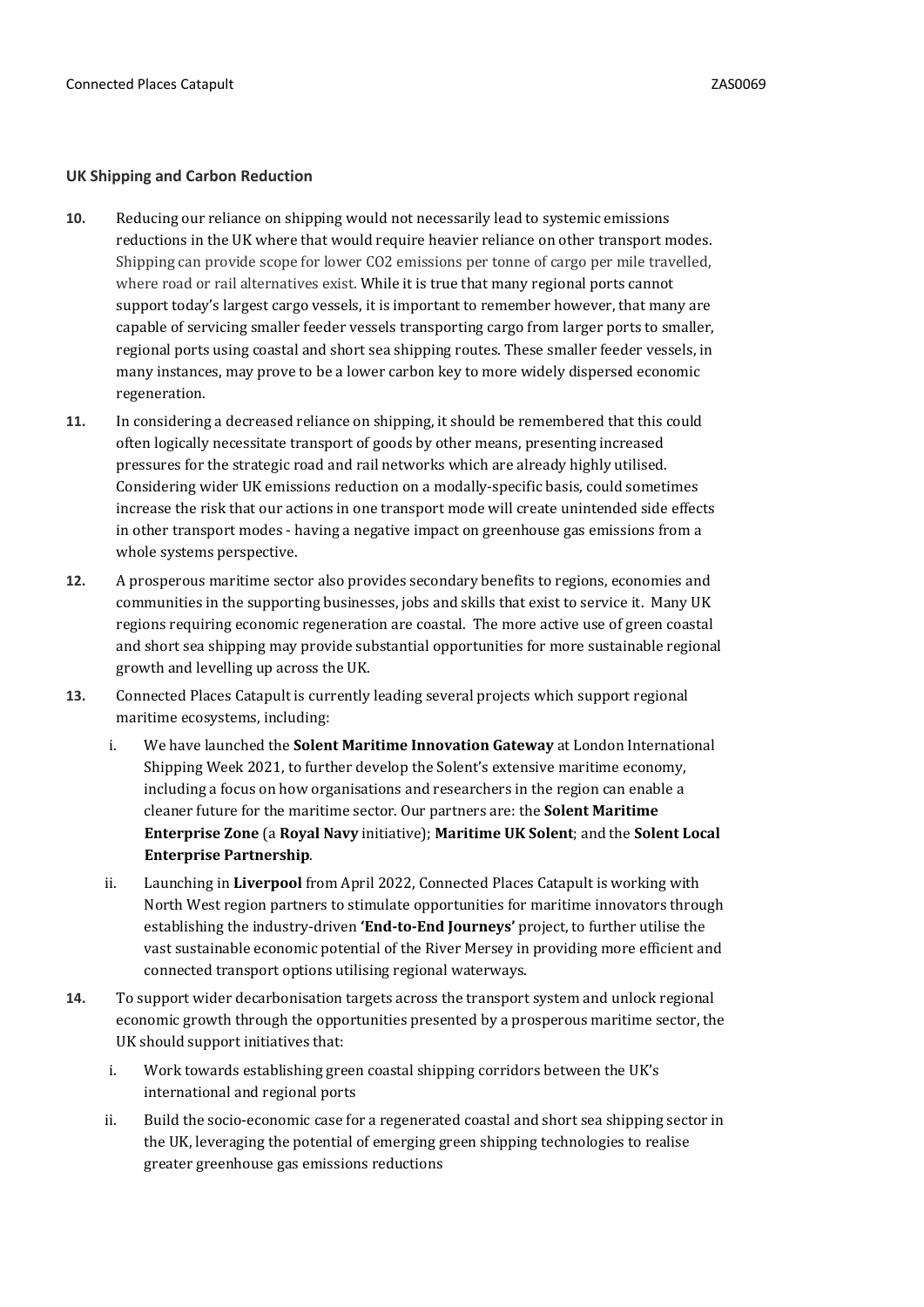iii. Stimulate a modal shift to waterways for people and freight where this makes commercial, practical and environmental sense.

#### **Driving International Action on Carbon Emissions**

- **15.** Both the UK's maritime heritage and position as a leading force in international shipping is reflected in London being home to many maritime headquarters including: the International Maritime Organisation; international regulators; and technology companies. Recent developments in home nations and internationally, put the UK in a strong position to drive international action on carbon emissions:
	- i. As host of Glasgow COP26, the UK took a leading position with the Clydesbank Declaration to establish international green shipping corridors
	- ii. The UK maritime sector is benefiting from revitalised support. As real-world examples, the aforementioned 2021/22 Clean Maritime Demonstrator Competition enabled the Connected Places Catapult and its partners to initiate four strategic projects in maritime decarbonisation in Aberdeen, Portsmouth, Teesside and Tyneside.
- **16.** The above four projects all present potential to establish future coastal or short sea partnerships, providing end-to-end system demonstrators with international collaborators. Whilst the first 'Green Shipping Corridor' is to be established between Australia and China, the second has yet to be determined.
- **17.** UK leadership in the decarbonisation of international shipping can be unlocked through seeking overseas partnerships. Several Clean Maritime Demonstrator Competition projects (ours included) involve work to ensure UK ports are 'infrastructure ready' for the green vessels of the near future. The solutions and exploitable IP being developed at UK ports are relevant to challenges faced at ports globally.
- **18.** To drive forward international action on emissions, the UK should:
	- i. Develop inter-departmental Government initiatives that foster international collaboration on building end-to-end infrastructure for future green shipping corridors. Singapore or Northern Europe could present good options - based on our current international relations, regional objectives and trade routes
	- ii. With regards to point one above and for fostering commercial green innovation opportunities for UK ports and maritime industry, high profile Royal Navysupported UK trade missions could encompass further relevant strategic opportunities. Both the visibility of the UK's civilian maritime sectors, and the growing confidence of their communities, could be further enhanced this way.

### **Conclusion**

- **19.** Society often becomes most aware of the climate crisis when we think globally, such as during landmark international summits. We may be most likely to convert both our anxiety about that crisis and our capacity for innovation, into action and opportunity, when we think globally - but also have a means to act locally and nationally in response.
- **20.** By having the confidence to prioritise the driving of international action on carbon emissions such as through high profile international trade promotion of emerging UK low carbon maritime successes to date - we will further build a tangible local-national-global